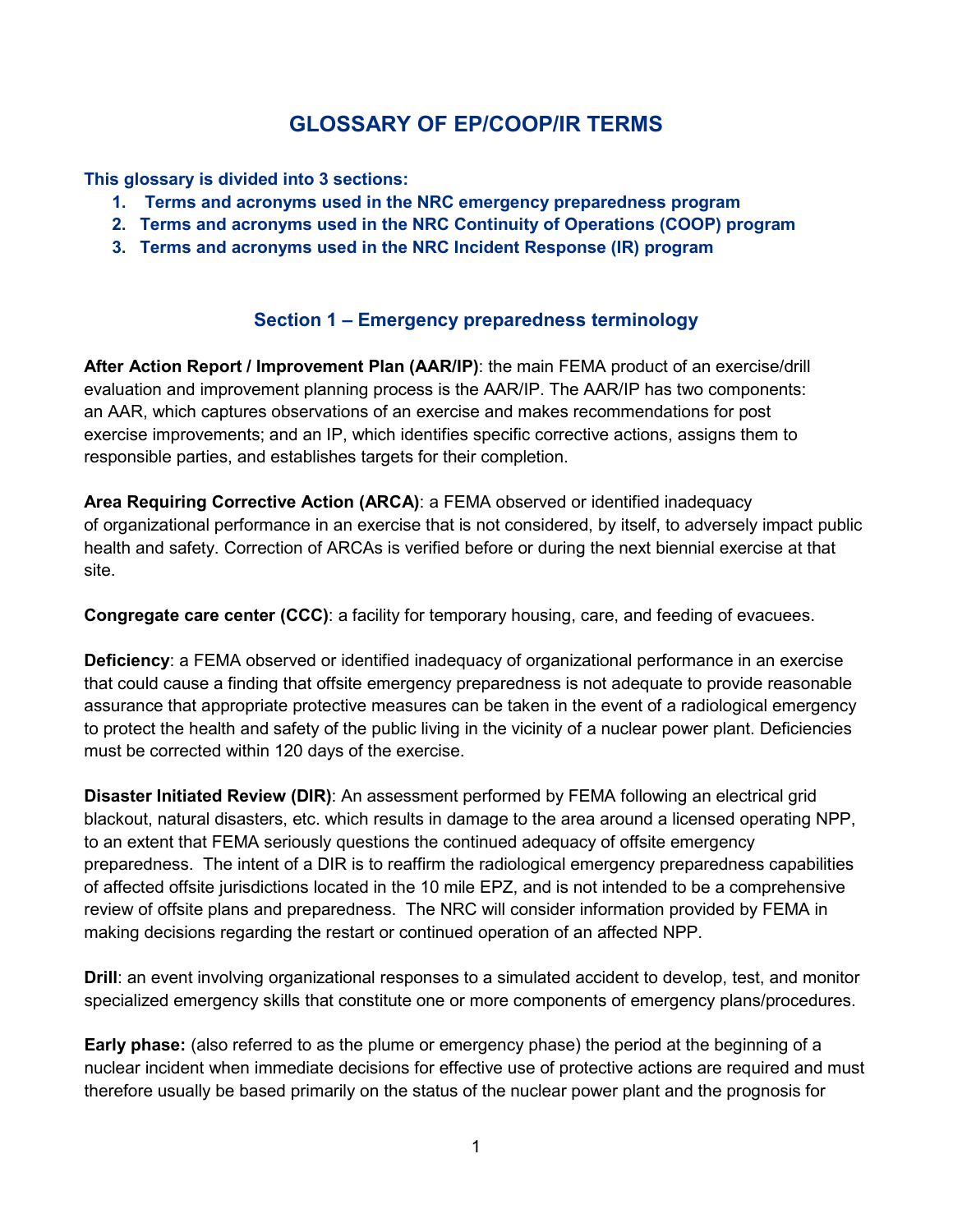worsening conditions. This phase lasts hours to several days and ends when the radioactive release ends.

**Emergency Alert System (EAS)**: a system of radio and television stations responsible for providing official government instructions to the public (formerly the Emergency Broadcast System).

**Emergency Operations Facility (EOF)**: a facility that is the primary base of emergency operations for the Licensee in a radiological incident. An onsite operations facility provided by the NRC Licensee to facilitate the management of an overall emergency response. Utility and state officials, and a very limited number of Federal personnel may be accommodated.

**Emergency Operations Center (EOC)**: a facility that is the primary base of emergency operations for an offsite response organization in a radiological emergency.

**Emergency Planning Zone (EPZ):** a geographic area surrounding a commercial nuclear power plant for which emergency planning is needed to ensure that prompt and effective actions can be taken by offsite response organizations to protect the public health and safety in the event of a radiological accident. The plume pathway EPZ is approximately 10 miles in radius, while the ingestion pathway EPZ has a radius of approximately 50 miles.

**Emergency Response Planning Area (ERPA)**: a pre-designated geographic subdivision of the plume exposure pathway EPZ.

**Evacuation Time Estimate (ETE)**: an estimate, contained in emergency plans/procedures, of the time that would be required to evacuate general and persons with disabilities and access/functional needs within the plume pathway emergency planning zone under emergency conditions.

**Extent of play**: the level of ORO play vs. simulation as coordinated by FEMA at an emergency response exercise. Each REP Demonstration Criterion contains a "default" extent of play that evaluators and response organizations use to define parameters for the expected performance under that criterion.

**Field Monitoring Team (FMT)**: includes groups used to detect and monitor radiation in the environment (e.g., measuring the concentration of radiation in the air, water, vegetation, soil, etc.).

**Full participation exercise**: per 44 CFR 350.2(j), a joint exercise in which: (1) state, local, and tribal organizations, licensee emergency personnel, and other resources are engaged in sufficient numbers to verify the capability to respond to the actions required by the accident/incident scenario; (2) the integrated capability to adequately assess and respond to an accident at a commercial nuclear power plant is tested; and (3) the implementation of the observable portions of state, local, and tribal plans/procedures is tested.

**Full-Scale Exercise**: an exercise that engages both a licensee and all ORO entities in real-time handson response activities.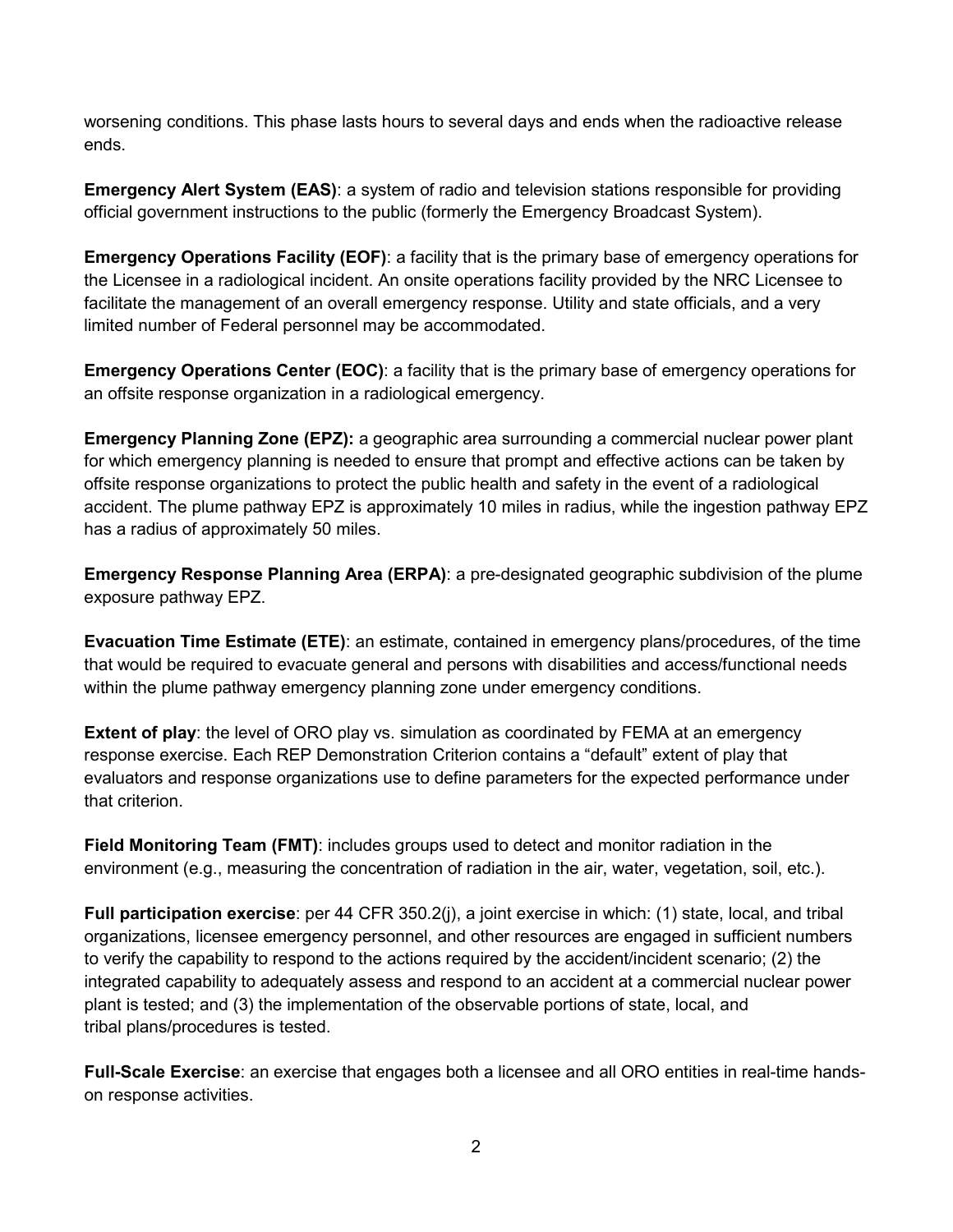**Functional Exercise:** an exercise that sufficiently engages organizations to test their abilities to respond to the scenario, but participation is less than full-scale.

**Homeland Security Exercise Evaluation Program (HSEEP)**: a capabilities- and performance-based exercise program that provides standardized policy, doctrine, and terminology for the design, development, conduct, and evaluation of homeland security exercises. HSEEP also provides tools and resources to facilitate the management of self-sustaining homeland security exercise programs.

**Hostile action**: as defined in Nuclear Regulatory Commission Bulletin 2005-02, *Emergency Preparedness and Response Actions for Security-Based Events*, a hostile action is "an act toward a nuclear power plant or its personnel that includes the use of violent force to destroy equipment, take hostages, and/or intimidate the licensee to achieve an end. This includes attack by air, land, or water using guns, explosives, projectiles, vehicles, or other devices used to deliver destructive force."

**Incident Command Post (ICP)**: the field location where the primary response functions are coordinated. The ICP may be co-located with other incident facilities.

**Incident Command System (ICS)**: a standardized management tool for meeting the demands of small or large emergency or nonemergency situations.

**Intermediate phase**: the period beginning after the utility has verified that the release has been terminated. Reliable environmental measurements are available for use as a basis for decisions on additional protective actions. It extends until these additional protective actions are terminated. This phase may overlap the late phase and may last from weeks to many months. The intermediate phase encompasses REP post plume activities associated with both ingestion and relocation.

**Joint Information Center (JIC)**: a central point of contact for all news media at the scene of the incident. News media representatives are kept informed of activities and events via public information officials from all participating Federal, state, and local agencies, which, ideally, are collocated at the JIC.

**Late phase**: the period beginning when recovery action designed to reduce radiation levels in the environment to acceptable levels for unrestricted use are commenced, and ending when all recovery actions have been completed. This period may extend from months to years. REP postplume activities associated with return and recovery occur during the late phase.

**Monitoring and decontamination facility**: a temporary facility established outside the plume emergency planning zone for the purpose of monitoring and decontaminating emergency workers and their vehicles and equipment used in the plume and/or areas contaminated by the plume.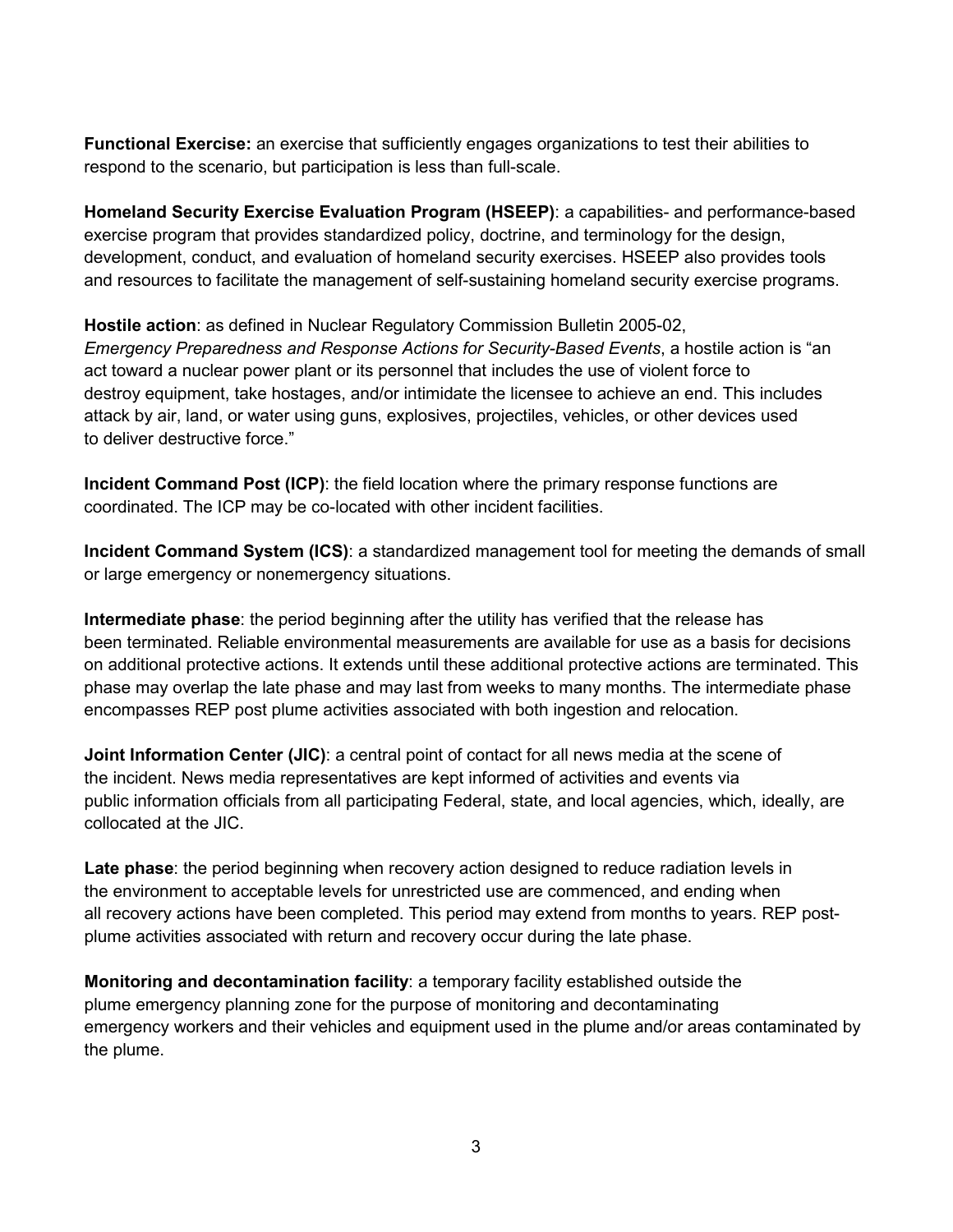**National Atmospheric Release Advisory Center (NARAC)**: a Department of Energy asset capable of providing a computer-generated model of the most probable path of the radioactive contamination released at a radiological accident site.

**National Incident Management System (NIMS):** a set of principles that provides a systematic, proactive approach to guide departments and agencies at all levels of government, nongovernmental organizations, and the private sector to work seamlessly to prevent, protect against, respond to, recover from, and mitigate the effects of incidents, regardless of cause, size, location, or complexity, in order to reduce the loss of life and property and harm to the environment.

**Notification of Unusual Event (NOUE)**: licensee emergency classification level indicating that unusual events are in process or have occurred that indicate a potential degradation in the level of plant safety or indicate a security threat to facility protection. No releases of radioactive material requiring offsite response or monitoring are expected, unless further degradation of safety systems occurs.

**Offsite Response Organization (ORO)**: any state, local, and tribal government; supporting private industry and voluntary organizations; and Licensee offsite response organizations (that are formed when state, local, and tribal governments fail to participate in the REP Program) that are responsible for carrying out emergency functions during a radiological emergency.

**Operations Support Center (OSC)**: an onsite assembly area separate from the control room and the TSC where licensee operations support personnel shall report in an emergency. There shall be direct communications between the OSC and the control room and between the OSC and the TSC so that the personnel reporting to the OSC can be assigned to duties in support of emergency operations.

**Out of sequence demonstration**: demonstration of criteria not conducted in conjunction with the scenario timeline. For the purposes of demonstrating required criteria, activities conducted during the exercise week may be considered in-sequence as negotiated as part of the Extent-of-Play Agreement.

**Partial Participation Exercise**: as set forth in 44 CFR 350.2(k), the engagement of state, local, and tribal personnel in an exercise sufficient to adequately test direction and control functions for protective action decision-making related to the emergency action levels and communication capabilities among affected offsite response organizations and the licensee.

**Persons with disabilities and access/functional needs (previously Special Needs Individuals):**  individual(s) within a community that may have additional needs before, during, and after an incident in one or more of the following functional areas: maintaining independence, communication, transportation, supervision, and medical care. Individual(s) in need of additional response assistance may include those who have disabilities (sensory, motor skills, mental/emotional); who live in institutionalized settings; who are elderly; who are children; who are from diverse cultures; who have limited or no English-speaking proficiency; or who are transportation-disadvantaged.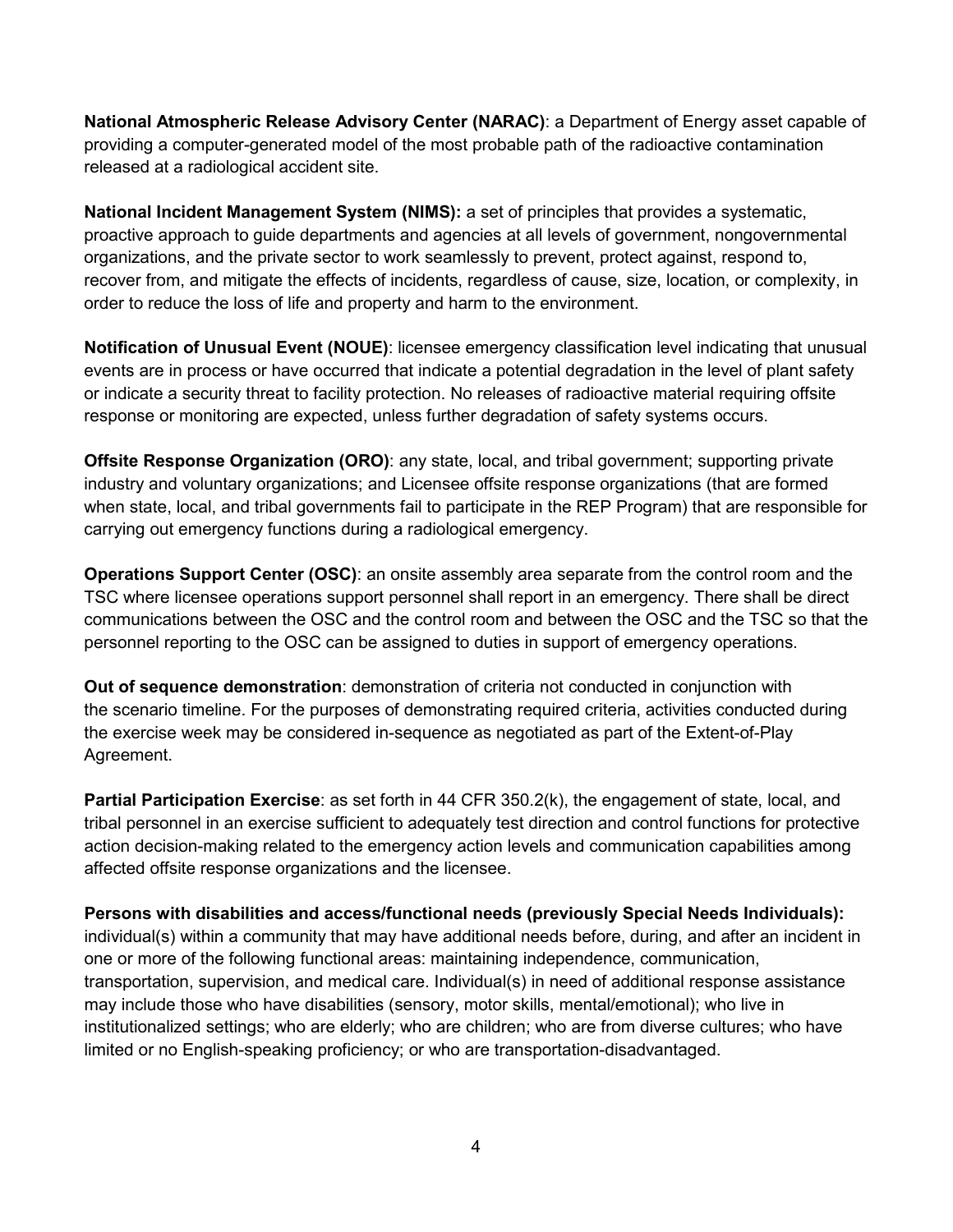**Post-emergency phase**: the Environmental Protection Agency term for the period beginning after the utility determines that the release has terminated, and the responsible offsite response organization determines that public safety is ensured by appropriate protective actions in accordance with applicable protective action guides and that valuable property has been protected. See also "post-plume phase."

**Post-plume phase**: includes REP activities (ingestion, relocation, reentry, and return) that occur after a release has been terminated. These activities can be demonstrated in an exercise with the plume phase or separately.

**Precautionary protective actions**: any preventive or emergency protective actions implemented without the verification of radionuclide measurements by field monitoring or laboratory analysis.

**Preventive protective actions**: protective actions to prevent or reduce contamination of milk, food, and drinking water such as covering water sources and providing dairy cows with stored feed. Preventive protective actions also include washing, brushing, scrubbing, or peeling fruits and vegetables to remove surface contamination.

**Protective Action Decision (PAD)**: measures taken in anticipation of, or in response to, a release of radioactive material to the environment. The purpose of PADs is to provide dose savings by avoiding or minimizing the radiation exposure received by individuals, thereby minimizing the health risks resulting from radiation exposure. Sheltering and evacuation are the two PADs relied upon for limiting the direct exposure of the general public within the plume exposure emergency planning zone. Preventive and emergency PADs are two categories of PADs relied upon for limiting exposure from contaminated food and water in the ingestion exposure emergency planning zone.

**Protective Action Guide (PAG)**: projected dose to an individual in the general population that warrants the implementation of protective action. The Food and Drug Administration and Environmental Protection Agency have recommended specific protective action guides in terms of the level of projected dose that warrants the implementation of evacuation and sheltering, relocation, and limiting the use of contaminated food, water, or animal feed.

**Protective Action Recommendation (PAR):** advice to the state on emergency measures it should consider in determining action for the public to take to avoid or reduce their exposure to radiation.

**Radiological Assistance Program (RAP) team**: a team dispatched to the site of a radiological incident by the Department of Energy Regional Office responding to the incident.

**Radiological Emergency Preparedness (REP) Program**: the FEMA program that administers emergency preparedness for all commercial nuclear sites.

**Rapidly-escalating incident**: an incident that develops potential or actual severe core damage within a short time. Such an incident results in an initial declaration of or rapid escalation to a Site Area Emergency or General Emergency.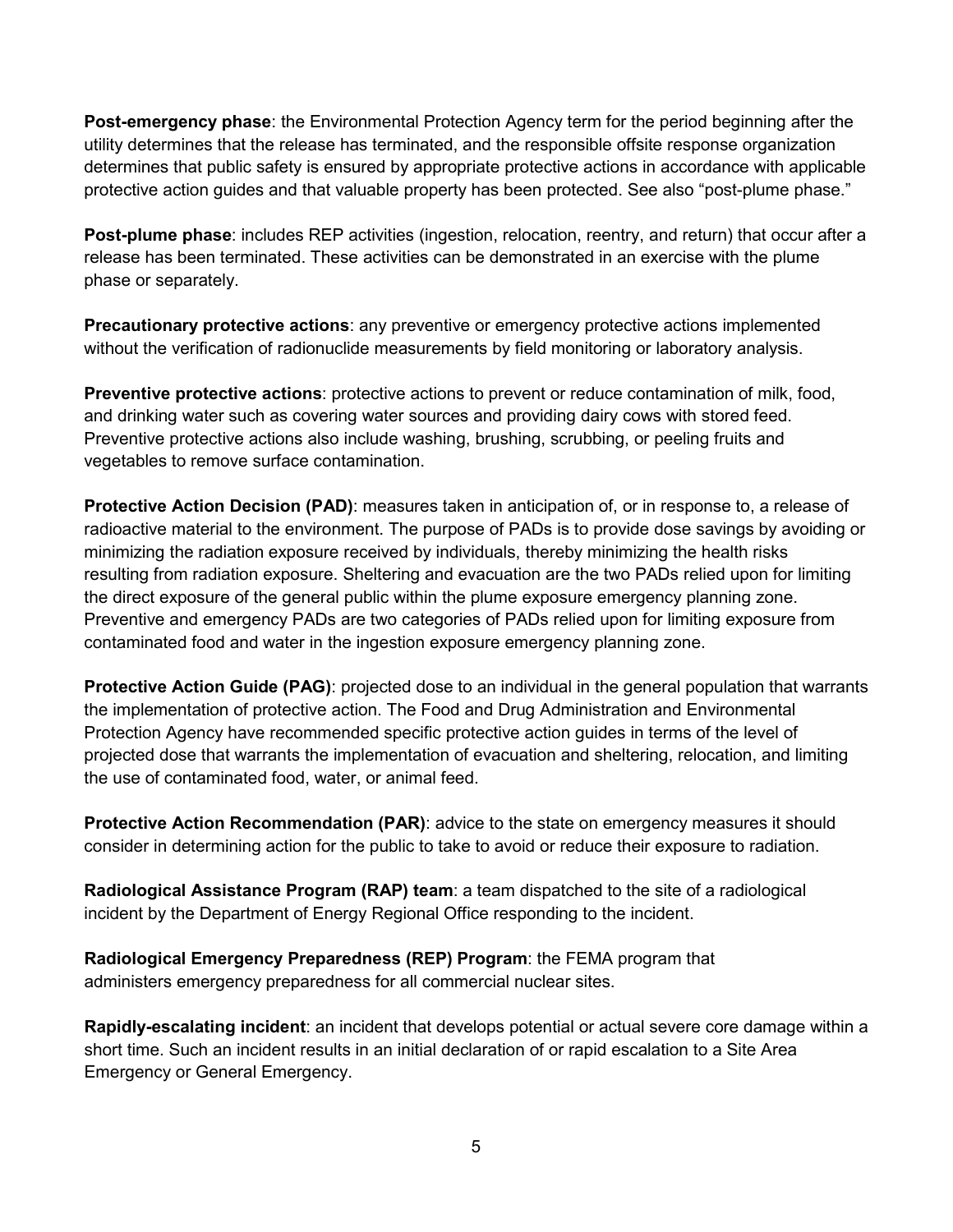**Reception/relocation center (RC)**: a pre-designated facility located outside the plume exposure pathway emergency planning zone (at a minimum 15 miles from the nuclear power plant) at which the evacuated public can register; receive radiation monitoring and decontamination; receive assistance in contacting others; receive directions to congregate care centers; reunite with others; and receive general information. It generally refers to a facility where monitoring, decontamination, and registration of evacuees are conducted. A reception/relocation center is also referred to as a registration center or public registration and decontamination center.

**Recovery**: the process of reducing radiation exposure rates and concentrations of radioactive material in the environment to acceptable levels for return by the general public for unconditional occupancy or use after the emergency phase of a radiological emergency.

**Reduction in Effectiveness (RIE)**: a change to a licensee's emergency plan that results in the reducing the licensees capability to perform an emergency planning function in the event of a radiological emergency. Licensees must obtain NRC review and approval before implementing such changes.

**Reentry**: the provisions for the return of the public after evacuation, when the radiation risk has been reduced to acceptable levels.

**Regional Radiological Assistance Committee (RAC)**: a committee of representatives from a number of Federal agencies which have agreed to assist the FEMA Region in providing technical assistance to offsite response organizations and to evaluate radiological emergency response plans/procedures and exercises on the basis of their special authorities, missions, and expertise.

**Relocation**: the removal or continued exclusion of people (households) from contaminated areas to avoid chronic radiation exposure.

**Remedial exercise**: an exercise that tests deficiencies of a previous joint exercise that are considered significant enough to potentially impact the public health and safety. A remedial exercise is conducted within 120 days after the biennial REP exercise for the purpose of demonstrating remedial actions to correct one or more deficiencies.

**Restricted zone**: an area of controlled access from which the population has been evacuated, relocated or sheltered-in-place.

**Return**: reoccupation of areas cleared for unrestricted residence/use by previously evacuated or relocated populations.

**Shelter-In-Place**: a protective action that includes going indoors listening to an Emergency Alert System radio or television station, closing all windows and doors, closing exterior vents, and turning off heating and air conditioning equipment using outside air.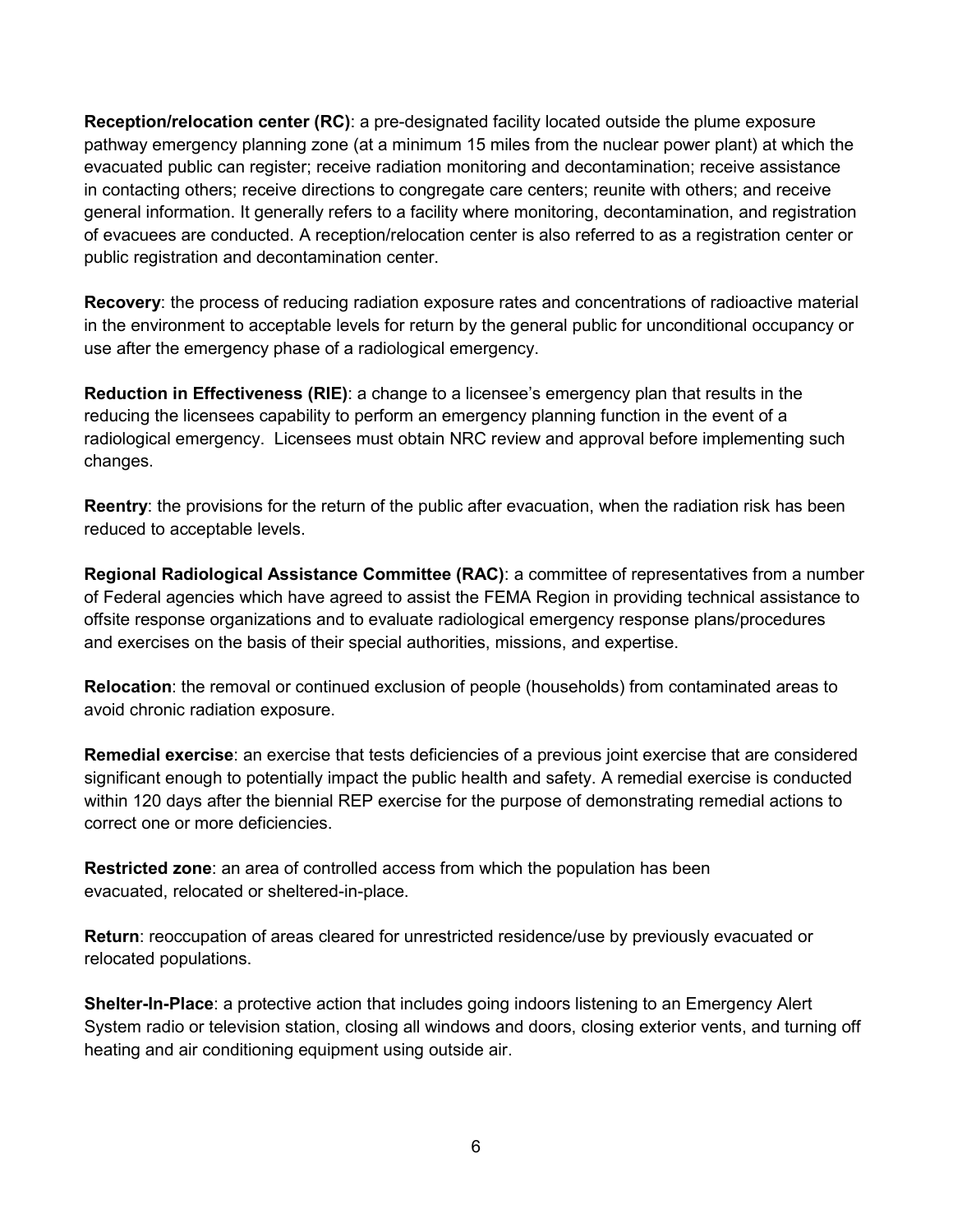**Special facility**: includes schools, licensed daycare centers, hospitals, nursing homes, certain types of industrial plants that may require a lengthy shutdown period, etc., within the plume emergency planning zone that need to be considered separately from the general population when planning for an incident or accident at a nuclear power plant.

**Technical Support Center (TSC)**: an onsite facility located close to the control room that shall provide plant management and technical support to the reactor operating personnel located in the control room during emergency conditions. It shall have technical data displays and plant records available to assist in the detailed analysis and diagnosis of abnormal plant conditions and any significant release of radioactivity to the environment. The TSC shall be the primary communications center for the plant during an emergency.

**Transient persons**: non-residents. Persons who do not permanently reside in the plume exposure pathway emergency planning zone, but may be present during an emergency.

### **Section 2 – Continuity of Operations Planning (COOP) Terminology**

**Continuity of Government Condition (COGCON) –** Four Continuity threat conditions may be declared by the White House: COGCON 4 – low probability COGCON 3 – elevated probability COCCON 2- high probability COGCON 1- very high threat level

**Continuity Status Report (CSR) –** COOP status reports sent during a COOP Event

**Emergency Relocation Group (ERG) –** A trained NRC contingent assigned to manage the emergency relocation of NRC mission essential functions.

**Devolution Emergency Response Group (DERG) –**A trained NRC contingent assigned to manage the devolution of NRC mission essential functions.

**Essential Functions –** NRC functions, including Mission Essential Functions, and including business functions such as payroll and other business processes.

**Mission Essential Functions (MEF) -** Those functions that must be maintained by the Agency, albeit at another location if necessary, during a COOP event.

**Primary Mission Essential Function (PMEF)–** NRC has only one PMEF, and that is the ability to respond on behalf of the federal government to a declared radiological or nuclear event.

**National Essential Functions (NEF) –**Essential functions necessary to keep the federal government operating to maintain essential functions. PMEFs must support an NEF.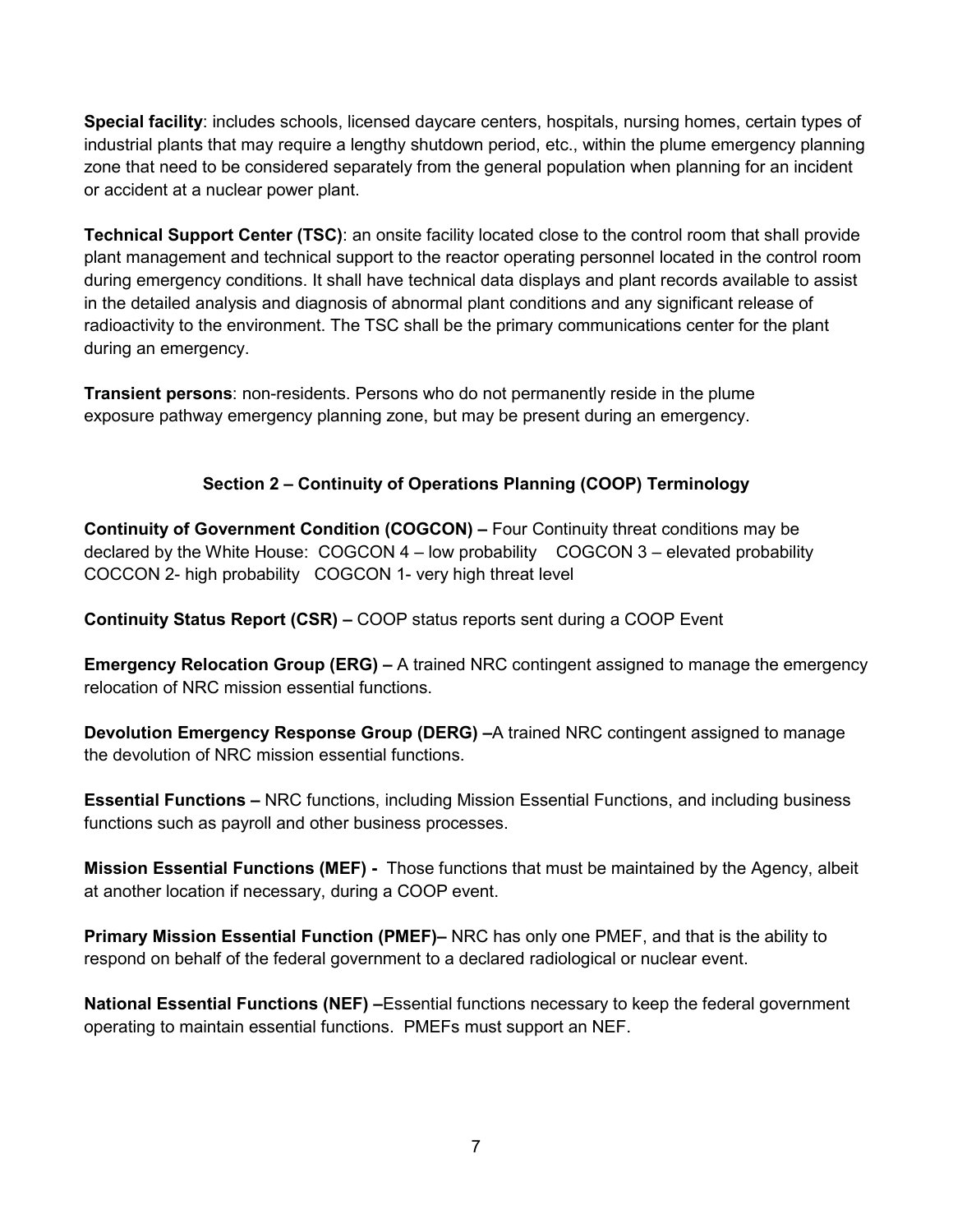#### **Section 3 – Incident Response Terminology**

**Aerial Measuring System (AMS)**: a Department of Energy asset consisting of an integrated remotesensing capability for rapidly determining radiological and ecological conditions of large areas of the environment. In conjunction with modern laboratory and assessment techniques, state-of-the-art airborne equipment is used for extremely low-level gamma radiation detection, highaltitude photography, airborne gas and particulate sampling, and multi-spectral photography and scanning.

**Emergency Support Functions (ESFs)** – Per the National Response Framework, there are approximately 17 support functions that the Federal Government could provide to state and local governments in an emergency. The NRC would most likely support ESF # 12, Energy.

**Federal Radiological Monitoring and Assessment Center (FRMAC)**: a center usually located at an airport near the scene of a radiological emergency from with the Department of Energy Offsite Technical Director conducts the National Response Framework response.

#### **Homeland Security Council (HSC) Policy Committees**

The HSC is the principal forum for consideration of homeland security policy issues requiring presidential decisions. The HSC ensures coordination of all homeland security-related activities among executive departments and agencies and promotes the effective development and implementation of homeland security policies.

**Homeland Security Council (HSC)/Principals Committee (PC).** The HSC/PC is the senior interagency forum under the HSC policy process. The Assistant to the President for Homeland Security and Counterterrorism (APHS-CT) chairs the HSC/PC, which is composed of various heads of departments and agencies throughout the Federal Government. Primary Rep – NRC Chairman

**Homeland Security Council (HSC)/Deputies Committee (DC).** The HSC/DC is the senior sub-Cabinet interagency forum for consideration of policy issues affecting homeland security. The HSC/DC ensures issues presented to the HSC/PC or the HSC have been properly analyzed and prepared for action. Primary Rep – EDO or DEDO

**Domestic Resilience Group (DRG) Interagency Policy Committee (IPC).** The DRG IPC is the main forum for interagency coordination of homeland security and preparedness policy. Primary rep – NSIR OD.

**Exercise and Evaluation Sub-Interagency Policy Committee (E&E Sub-IPC).** The HSC E&E Sub-IPC is the main day-to-day forum for interagency coordination of national exercise policy. Primary Rep – NSIR DPR Federal Interagency Coordinator.

**National Exercise Program (NEP) –** overarching program that guides the nations exercises and evaluation of progress towards achieving the National Preparedness Goal.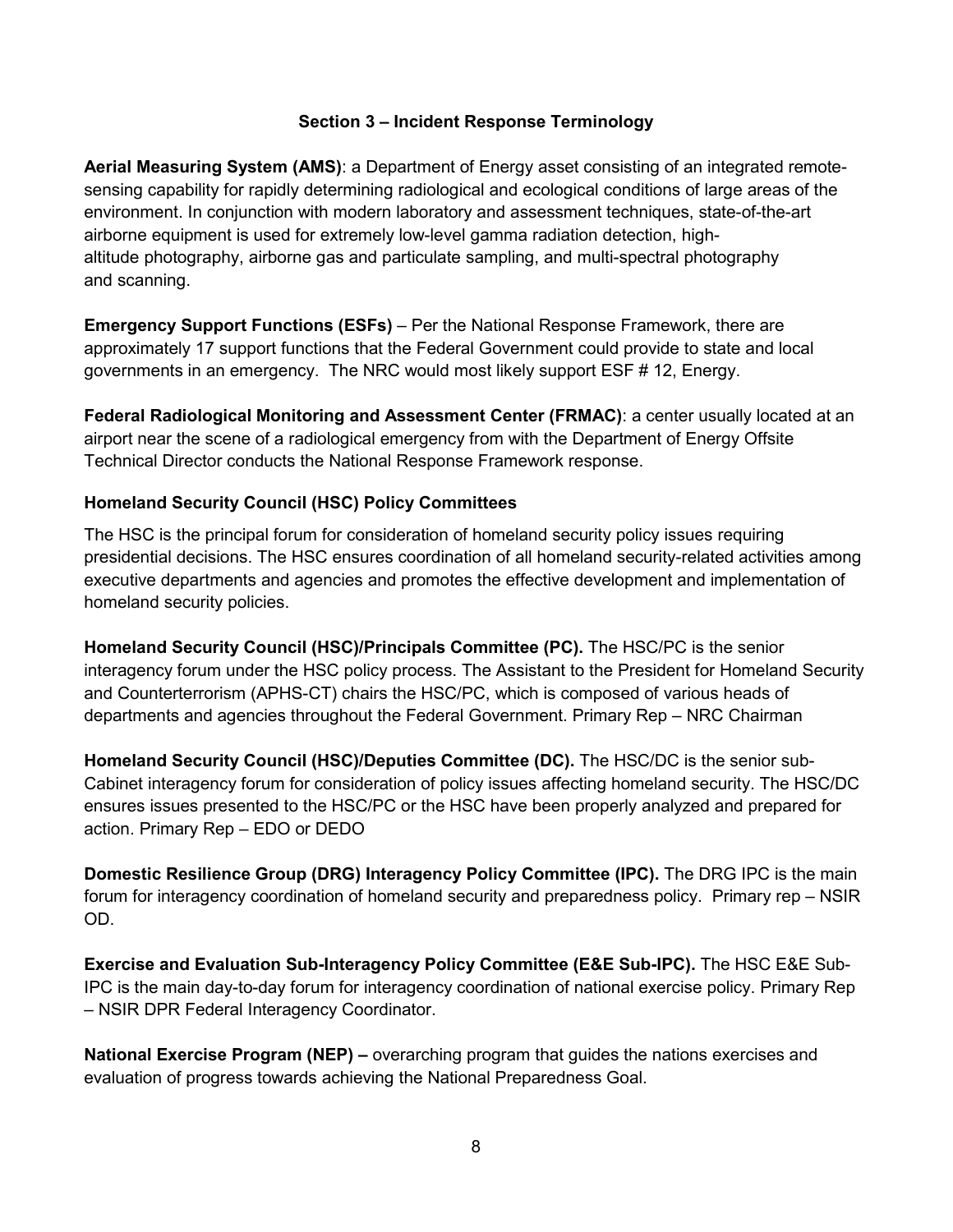**National Response Framework (NRF)** –The document that outlines how the Federal government would organize and respond to a domestic emergency. There are several annexes to the NRF, including the Radiological and Nuclear Annex, which describes NRC responsibilities.

**Presidential Policy Directive 8 (PPD-8):** *National Preparedness:* This directive is aimed at strengthening the security and resilience of the United States through systematic preparation for the threats that pose the greatest risk to the security of the Nation, including acts of terrorism, cyber attacks, pandemics, and catastrophic natural disasters. Directs the creation of the National Preparedness Goal and the 5 mission area frameworks ( Prevention, Protection, Mitigation, Response, and Recovery).

**National Security Staff** – Principal White House staff that coordinates policy issues and interagency activities. Reports to the Assistant to the President for Homeland Security and Counterterrorism (APHS-CT). Part of the Executive Office of the President

**NORAD -** The North American Aerospace Defense Command (NORAD) is a United States and Canada bi-national organization charged with the missions of aerospace warning and aerospace control for North America.

**US NORTHCOM -** partners to conduct homeland defense, civil support and security cooperation to defend and secure the United States and its interests. This is the overarching command of US Forces state-side and a key partner to the NRC. NORTHCOM and NORAD are led by the same US commander.

#### **Incident Response Teams (IRTs) Teams include:**

**Regional Site Team-**A team of region based response and reactor safety experts to monitor licensee actions typically at the licensee's Emergency Operations Facility. The Site Team is headed by the Site Team Director.

**Regional Base Team –** A region based team of experts who monitor plant conditions from the regional Incident Response Center. The base team coordinates response activities with the HQ response teams, the Site Team, if dispatched, and with the affected State Emergency Operations Center. **HQ Executive Team** – a senior team of 3-6 senior NRC decision makers, typically led by the Chairman, the EDO or a DEDO.

**HQ Reactor Safety Team (RST)-**A team of NRC reactor technology experts along with other NRC staff with specific expertise as needed (e.g. earthquake experts) to conduct an analysis of plant conditions and provide predictions of future plant actions as requested.

**HQ Liaison Team (LT)-** The LT manages external communications on behalf of the executive team, with the White House, Congress, other federal agencies, affected and unaffected States and the International community (Dept of State, IAEA, Canada and Mexico)

**HQ Protective Measures Team (PMT) –** A team of health physicists and others who work with federal and local agencies to help define the potential or actual radiological release and evaluate licensee protective action recommendations (PARs) made to the state government decision maker.